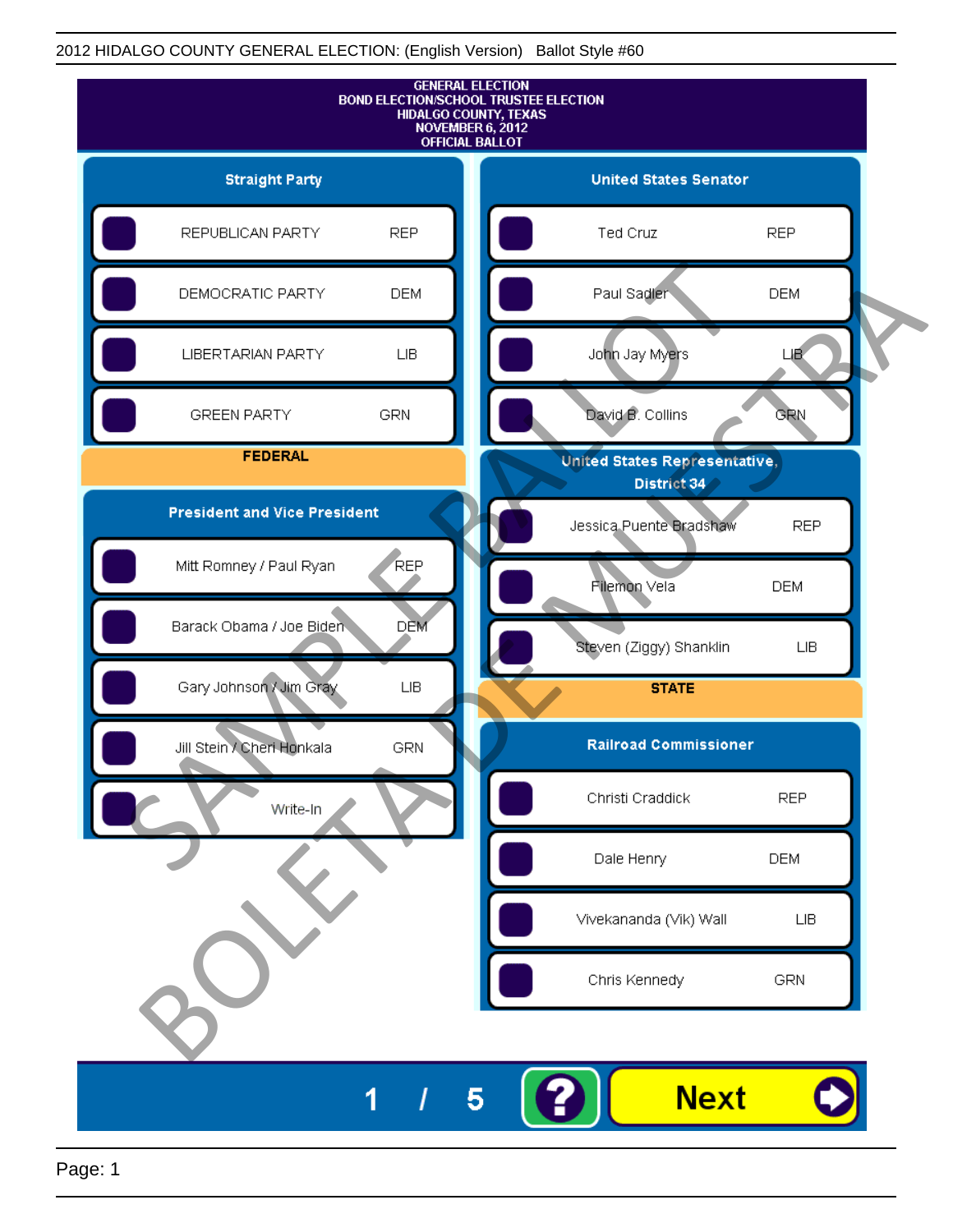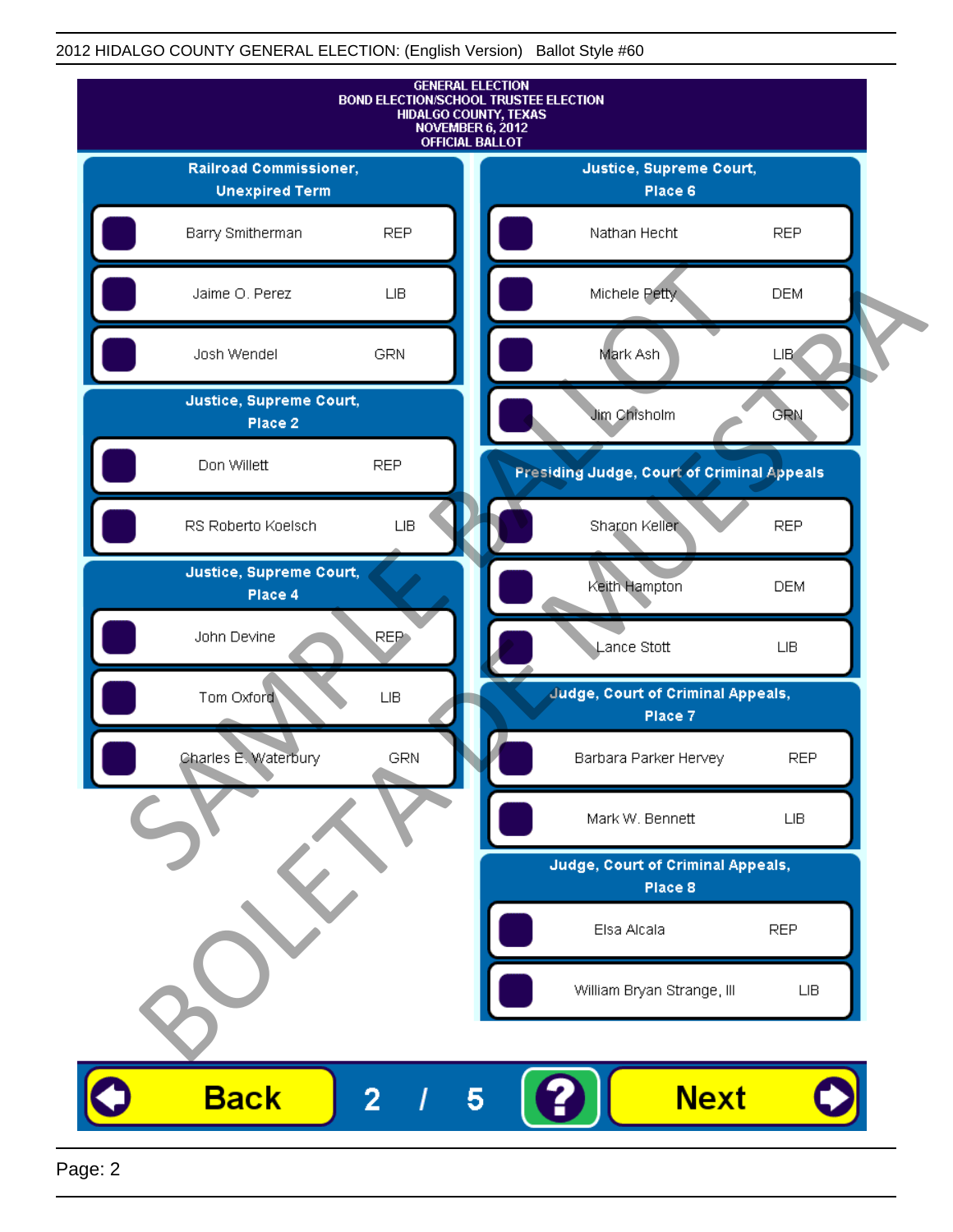

Page: 3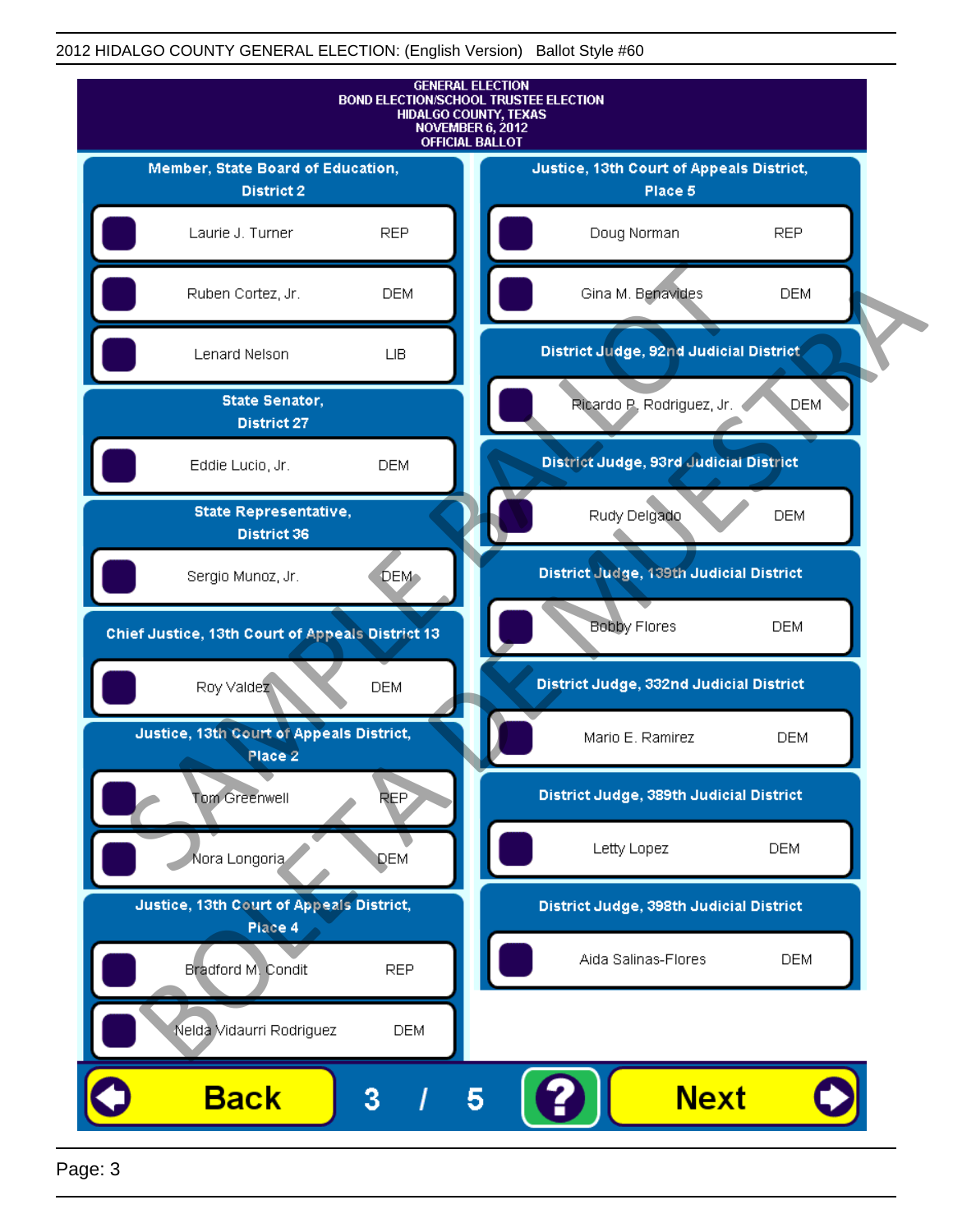|                                                                                                                              | <b>GENERAL ELECTION</b><br><b>BOND ELECTION/SCHOOL TRUSTEE ELECTION</b><br>HIDALGO COUNTY, TEXAS<br><b>NOVEMBER 6, 2012</b><br><b>OFFICIAL BALLOT</b> |
|------------------------------------------------------------------------------------------------------------------------------|-------------------------------------------------------------------------------------------------------------------------------------------------------|
| District Judge, 430th Judicial District                                                                                      | <b>HIDALGO INDEPENDENT SCHOOL DISTRICT</b>                                                                                                            |
| Israel Ramon, Jr.                                                                                                            | FOR SCHOOL BOARD TRUSTEE<br>Place No. 1<br><b>DEM</b>                                                                                                 |
| District Judge, 449th Judicial District                                                                                      | Victor M Peña                                                                                                                                         |
| Jesse Contreras                                                                                                              | <b>Blanca Lara</b><br><b>DEM</b>                                                                                                                      |
| <b>COUNTY</b>                                                                                                                | FOR SCHOOL BOARD TRUSTEE<br>Place No. 2                                                                                                               |
| <b>Sheriff</b>                                                                                                               | Blas Quiroga Jr.                                                                                                                                      |
| Robert Caples                                                                                                                | <b>REP</b><br>Raymundo (Ray) Martinez                                                                                                                 |
| Guadalupe "Lupe" Trevino                                                                                                     | FOR SCHOOL BOARD TRUSTEE<br><b>DEM</b><br>Place No. 4 UNEXPIRED                                                                                       |
| HIDALGO COUNTY DRAINAGE DISTRICT NUMBER ONE                                                                                  | Mentor Cantu                                                                                                                                          |
| <b>BOND ELECTION</b><br>THE ISSUANCE OF \$184,000,000.00 IN BONDS AND THE                                                    | Norma Garza-Torres                                                                                                                                    |
| LEVYING OF THE TAX IN PAYMENT THEREOF FOR<br><b>IMPROVEMENTS TO THE DRAINAGE DISTRICT'S STORM</b><br><b>DRAINAGE SYSTEM?</b> | FOR SCHOOL BOARD TRUSTEE<br>Place No. 5 UNEXPIRED                                                                                                     |
| <b>FOR</b>                                                                                                                   | A. Alvin Sámano                                                                                                                                       |
| <b>AGAINST</b>                                                                                                               | Rodolfo "Rudy" Francisco Franz!                                                                                                                       |
|                                                                                                                              | FOR SCHOOL BOARD TRUSTEE<br>Place No. 6                                                                                                               |
|                                                                                                                              | Carlos Cardoza, Sr.                                                                                                                                   |
|                                                                                                                              | Rafael "Ralph" Garza                                                                                                                                  |
| <b>Back</b><br>4                                                                                                             | <b>Next</b><br>5                                                                                                                                      |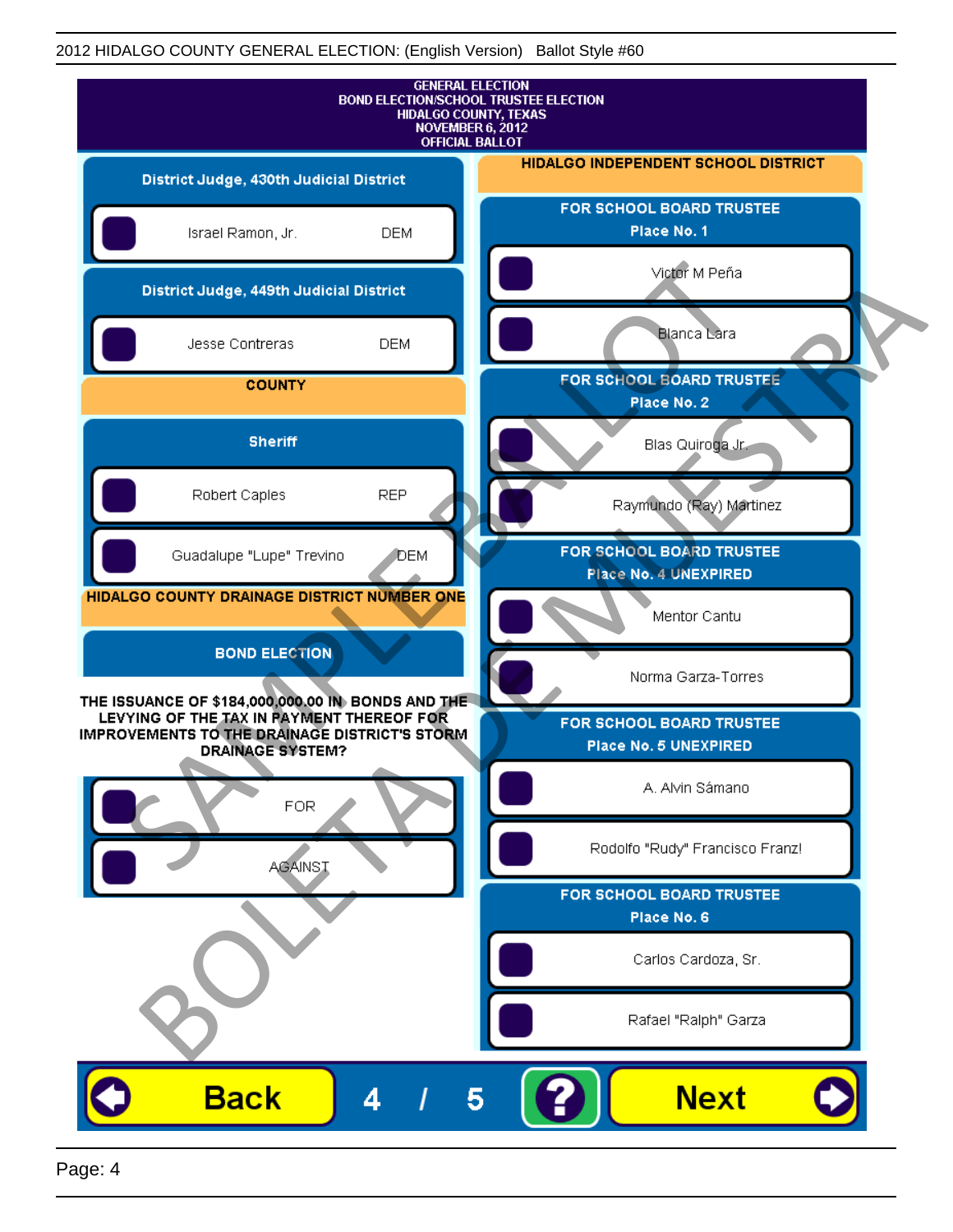| <b>GENERAL ELECTION</b><br><b>BOND ELECTION/SCHOOL TRUSTEE ELECTION</b><br>HIDALGO COUNTY, TEXAS<br><b>NOVEMBER 6, 2012</b><br><b>OFFICIAL BALLOT</b> |                    |
|-------------------------------------------------------------------------------------------------------------------------------------------------------|--------------------|
| FOR SCHOOL BOARD TRUSTEE<br>Place No. 7                                                                                                               |                    |
| Yesenia Ayala                                                                                                                                         |                    |
| David Badillo                                                                                                                                         |                    |
| UNOPPOSED CANDIDATES DECLARED ELECTED                                                                                                                 |                    |
| Judge, County Court at Law No. 7<br>Sergio Valdez (DEM)                                                                                               |                    |
| County Tax Assessor-Collector<br>Pablo "Paul" Villarreal, Jr. (DEM)                                                                                   |                    |
| County Commissioner, Precinct No. 1<br>A.C. Cuellar Jr. (DEM)                                                                                         |                    |
| <b>County Commissioner, Precinct No. 3</b><br>Joe M. Flores (DEM)                                                                                     |                    |
| Justice of the Peace, Precinct No. 1 Place 1<br>Gilberto Saenz (DEM)                                                                                  |                    |
| Justice of the Peace, Precinct No. 2 Place 1<br>Robert M. "Bobby" Contreras (DEM)                                                                     |                    |
| Justice of the Peace, Precinct No. 3 Place 1<br>Luis J. Garza (DEM)                                                                                   |                    |
| Justice of the Peace Precinct, No. 4 Place 1<br>Charlie Espinoza (DEM)                                                                                |                    |
| <b>Constable, Precinct No. 1</b><br>Celestino Avila Jr. (DEM)                                                                                         |                    |
| <b>Constable, Precinct No. 2</b><br>Martin "Marty" Cantú (DEM)                                                                                        |                    |
| Constable, Precinct No. 3<br>Lazaro "Larry" Gallardo Jr. (DEM)                                                                                        |                    |
| Constable, Precinct No. 4<br>J.E. "Eddie" Guerra (DEM)                                                                                                |                    |
|                                                                                                                                                       |                    |
|                                                                                                                                                       |                    |
| <b>Back</b><br>5                                                                                                                                      | <b>Review</b><br>5 |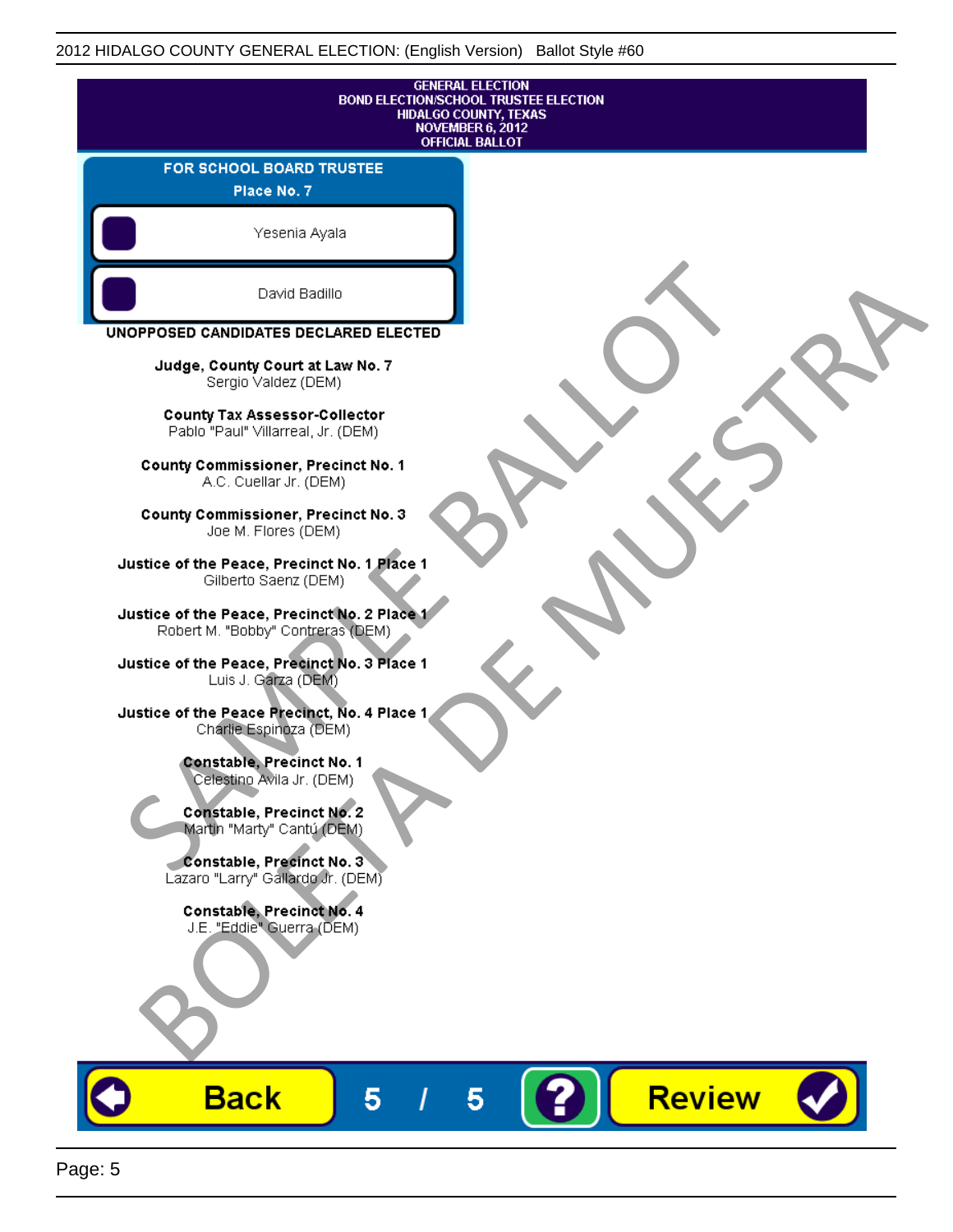Press the candidate name or contest title to return to a contest.

Vote button will light up when

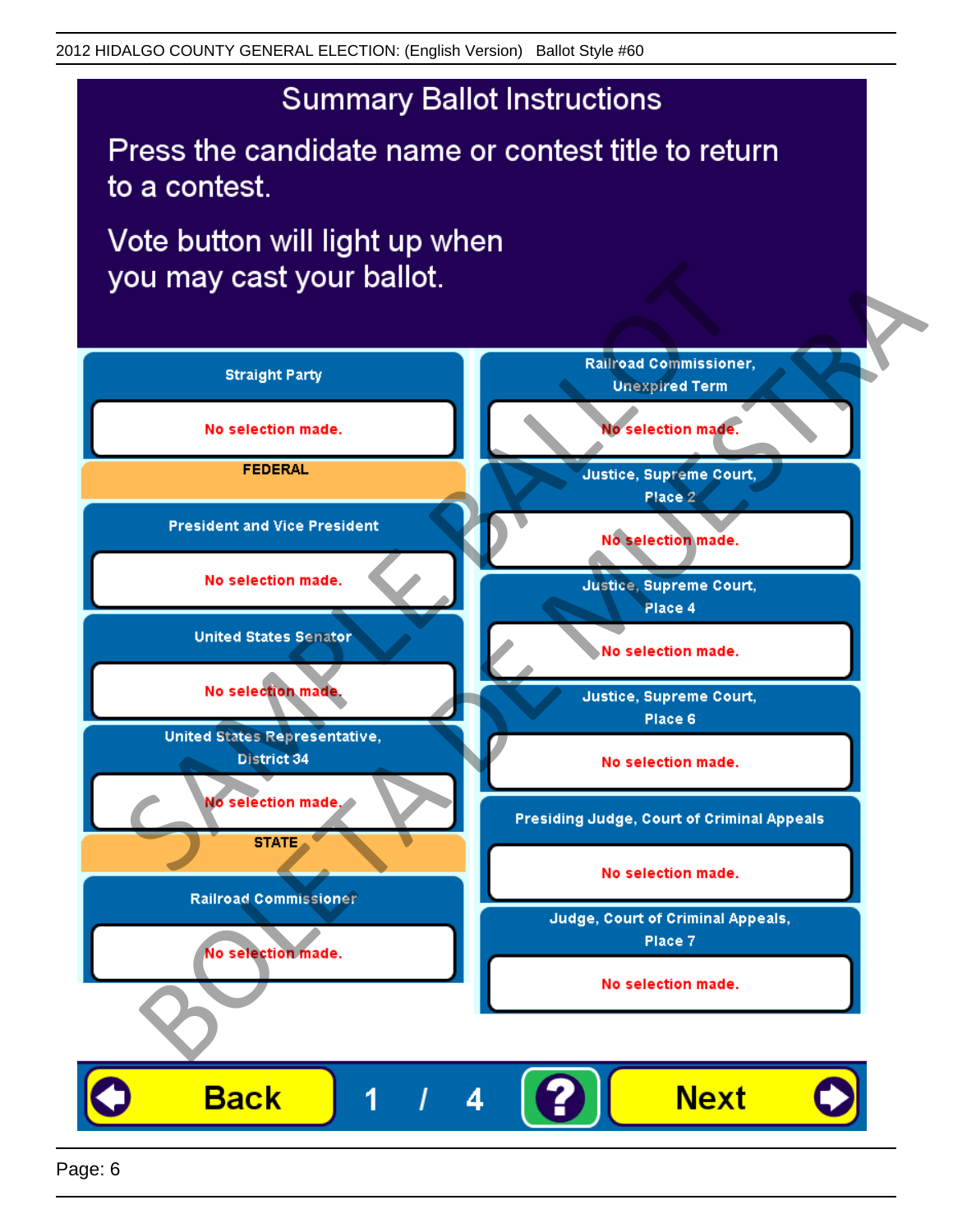Press the candidate name or contest title to return to a contest.

Vote button will light up when



Page: 7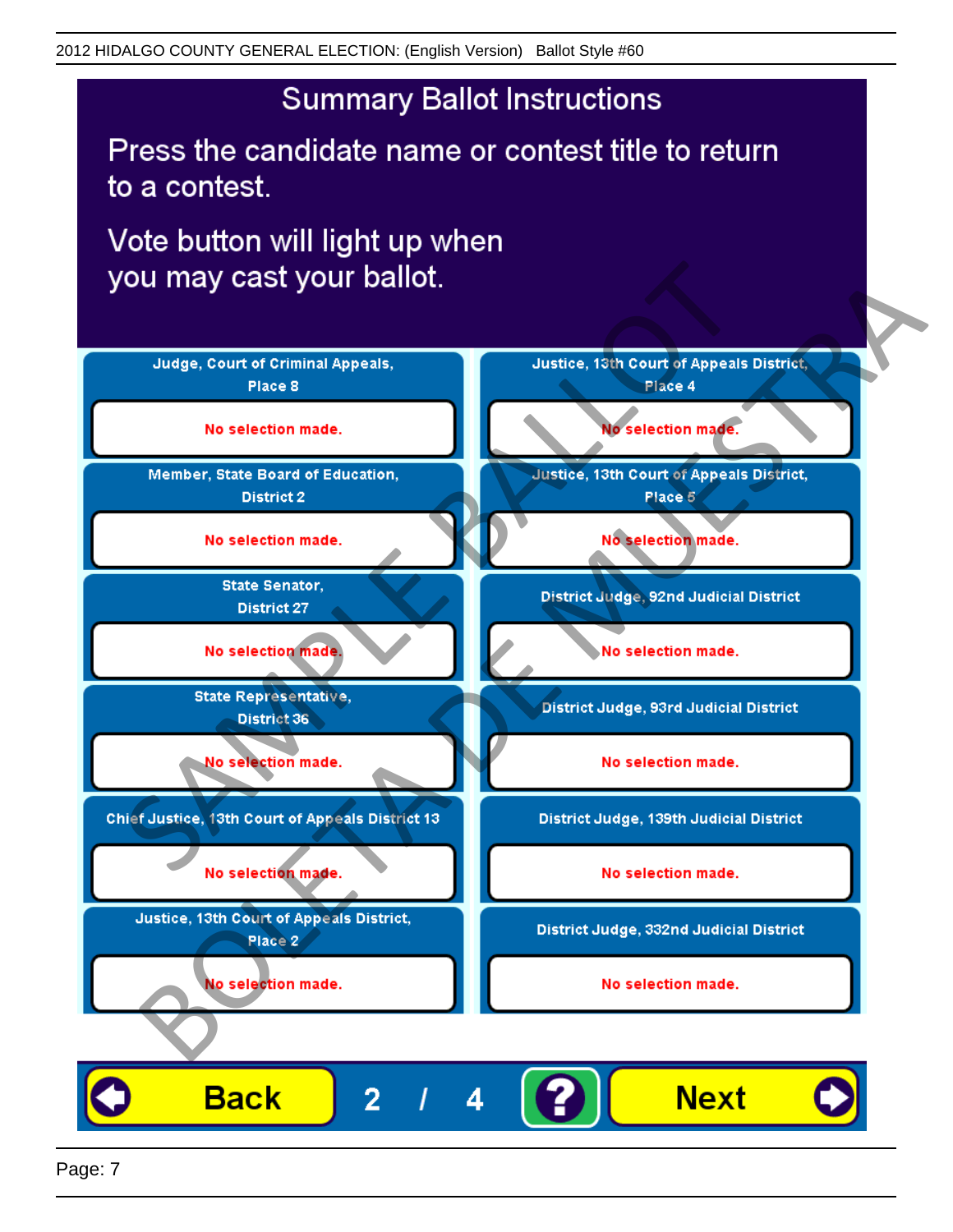Press the candidate name or contest title to return to a contest.

Vote button will light up when